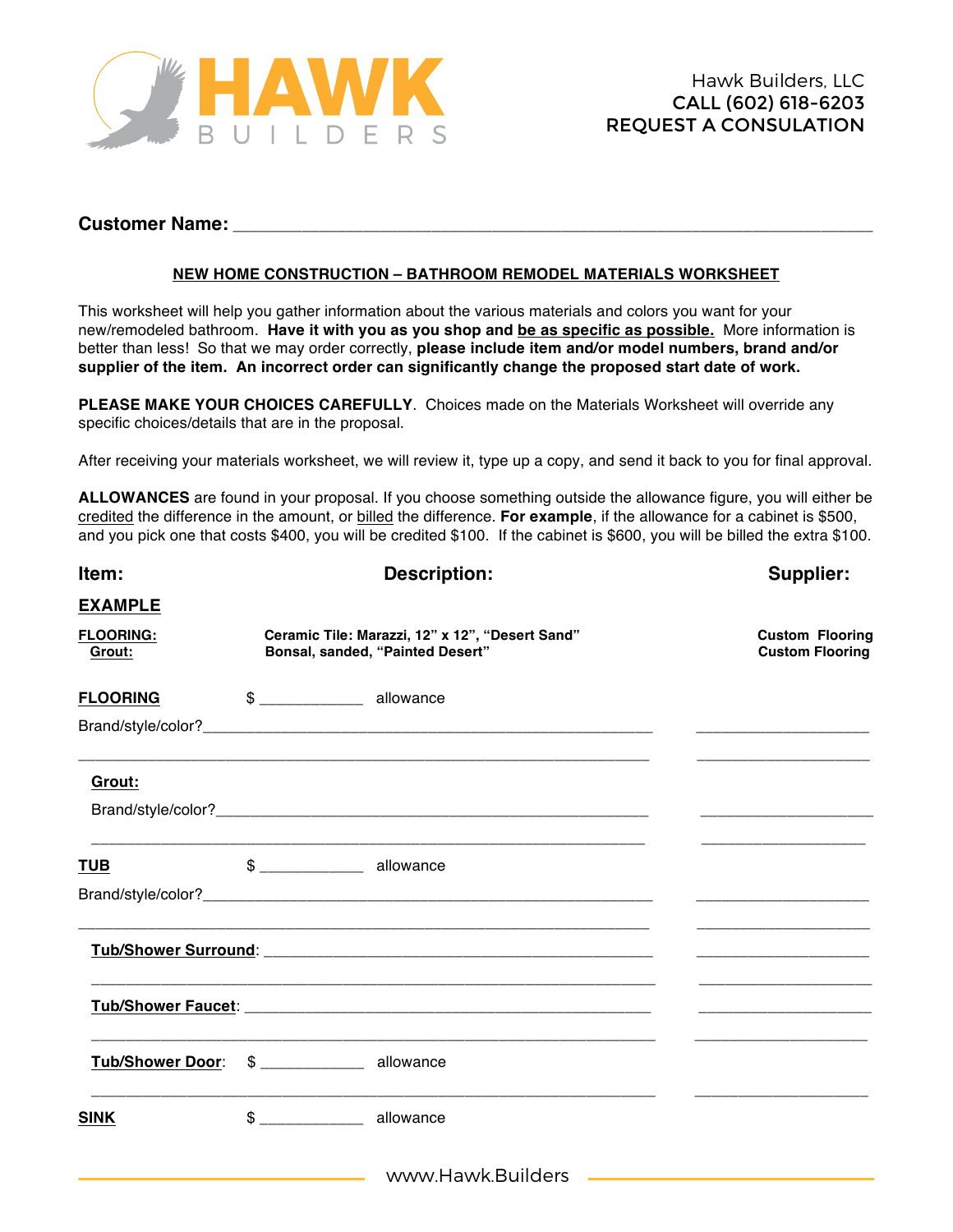

| Sink Cabinet (Vanity): \$ _____________ allowance   |                                                                                  |  |
|-----------------------------------------------------|----------------------------------------------------------------------------------|--|
| <b>Sink Countertop:</b>                             | $$$ ______________ allowance                                                     |  |
| <b>Sink Faucet:</b>                                 | $$$ allowance                                                                    |  |
| <b>STORAGE CABINET</b> \$ ______________ allowance  |                                                                                  |  |
| <b>MEDICINE CABINET</b>                             | $$$ allowance                                                                    |  |
| <b>OTHER CABINETS</b> \$ ________________ allowance |                                                                                  |  |
| <b>DRAWER/DOOR PULLS</b>                            |                                                                                  |  |
| <b>TOILET</b>                                       |                                                                                  |  |
| T.P. HOLDER                                         |                                                                                  |  |
| <b>TOWEL BARS</b>                                   | Brand/style/color? Include number and length of each:___________________________ |  |
|                                                     |                                                                                  |  |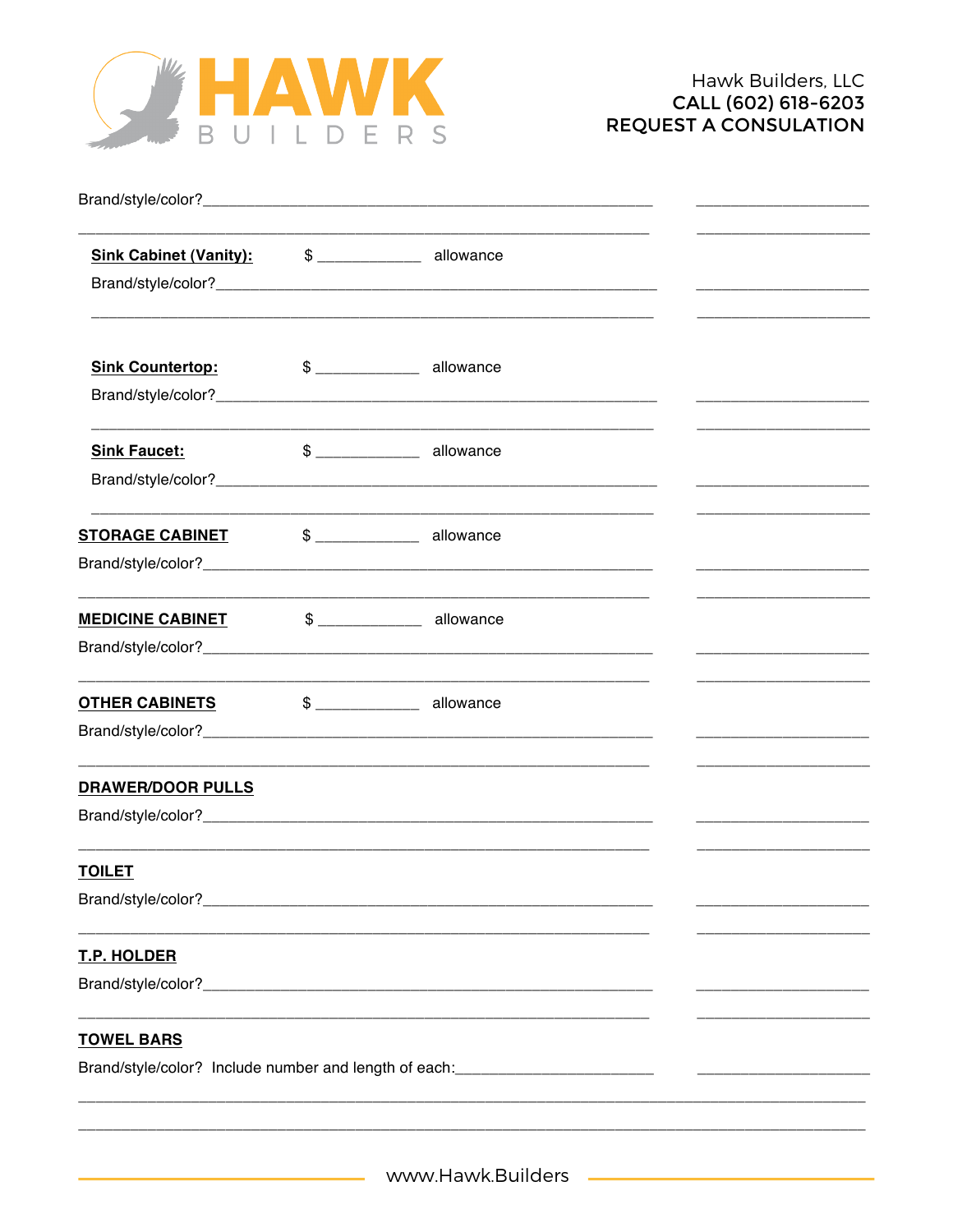

| <b>GRAB BARS</b>                                                                  |  |
|-----------------------------------------------------------------------------------|--|
| Brand/style/color? Include number and length of each: ___________________________ |  |
|                                                                                   |  |
|                                                                                   |  |
| <b>BATH FAN/LIGHT</b>                                                             |  |
|                                                                                   |  |
|                                                                                   |  |
|                                                                                   |  |
|                                                                                   |  |
| <b>OTHER LIGHTING</b>                                                             |  |
|                                                                                   |  |
|                                                                                   |  |
| <b>DOORS</b>                                                                      |  |
|                                                                                   |  |
|                                                                                   |  |
| <b>WINDOWS</b>                                                                    |  |
|                                                                                   |  |
|                                                                                   |  |
|                                                                                   |  |
| <b>PAINT</b>                                                                      |  |
|                                                                                   |  |
|                                                                                   |  |
|                                                                                   |  |
|                                                                                   |  |
|                                                                                   |  |
|                                                                                   |  |
| <b>WALL COVERINGS</b>                                                             |  |
|                                                                                   |  |
|                                                                                   |  |
| <b>MISCELLANEOUS</b>                                                              |  |
|                                                                                   |  |
|                                                                                   |  |
|                                                                                   |  |
|                                                                                   |  |
|                                                                                   |  |
|                                                                                   |  |